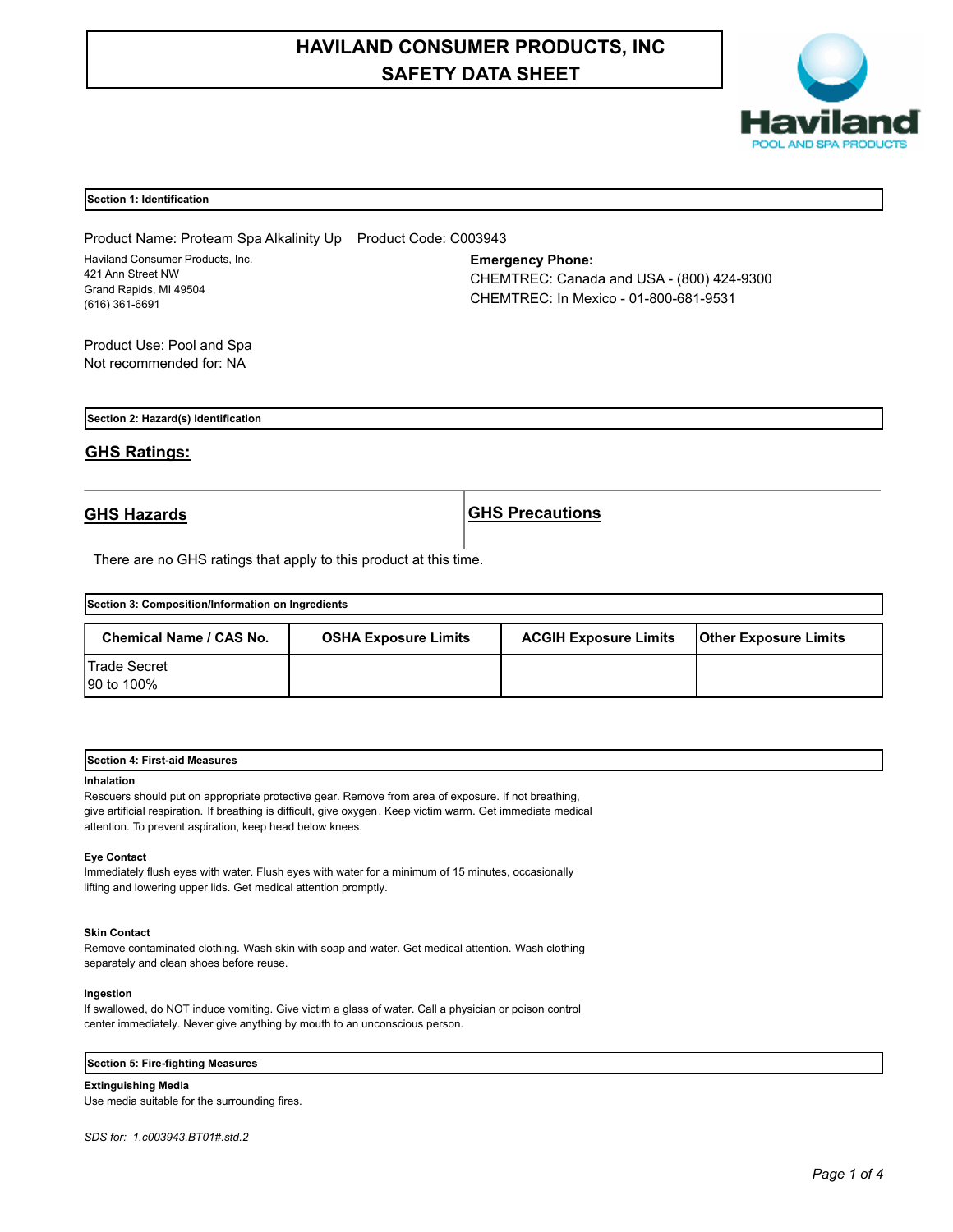None known

# **Special Protective Equipment and Precautions for Firefighters**

**Special Information**: As in any fire, wear self-contained breathing apparatus pressure-demand (MSHA/NIOSH approved or equivalent) and full protective gear.

#### **Section 6: Accidental Release Measures**

# **Spill and Leak Procedures**

Wear appropriate protective equipment and clothing during clean up . Sweep spill and transfer material into appropriate container(s) for disposal. Flush spill area with water.

# **Section 7: Handling and Storage**

# **Handling Procedures**

Use with adequate ventilation. Do not get in eyes, on skin, or on clothing. Wash thoroughly after handling.

# **STORAGE:**

Keep container closed when not in use. Store in a cool, dry place. Store away from incompatible materials.

| Section 8: Exposure Control/Personal Protection |                             |                              |                              |  |
|-------------------------------------------------|-----------------------------|------------------------------|------------------------------|--|
| <b>Chemical Name / CAS No.</b>                  | <b>OSHA Exposure Limits</b> | <b>ACGIH Exposure Limits</b> | <b>Other Exposure Limits</b> |  |
| l Trade Secret<br>IN/A                          |                             |                              |                              |  |

**RESPIRATORY PROTECTION:** A respiratory protection program that meets OSHA 1910.134 and ANSI Z88.2 requirements must be followed whenever workplace conditions warrant the use of a respirator.

**SKIN PROTECTION:** Wear impervious protective gloves. Wear protective gear as needed - apron, suit, boots.

**EYE PROTECTION:** Wear safety glasses with side shields (or goggles) and a face shield.

**OTHER PROTECTIVE EQUIPMENT**: Facilities storing or utilizing this material should be equipped with an eyewash facility and a safety shower.

**HYGENIC PRACTICES:** Do not eat, drink, or smoke in areas where this material is used. Avoid breathing vapors. Remove contaminated clothing and wash before reuse. Wash thoroughly after handling. Wash hands before eating.

# **Section 9: Physical and Chemical Properties**

| <b>Specific Gravity Unknown</b>               | <b>Autoignition temperature: Unknown</b> |  |
|-----------------------------------------------|------------------------------------------|--|
| Decomposition temperature: Unknown            | Viscosity: Unknown                       |  |
| Grams VOC less water: Unknown                 | Appearance: white crystalline powder     |  |
| <b>Odor: odorless</b>                         | Vapor Pressure: Unknown                  |  |
| Odor threshold: Unknown                       | Vapor Density: Unknown                   |  |
| $pH: 8.3$ (1% solution) $@$<br>$20^{\circ}$ C | <b>Density:</b> 0.88 g/cm3 (particle)    |  |
| <b>Melting point: Unknown</b>                 | Freezing point: Unknown                  |  |
| <b>Solubility: Unknown</b>                    | <b>Boiling range: Unknown</b>            |  |
| <b>Flash point: Unknown</b>                   | <b>Evaporation rate: Unknown</b>         |  |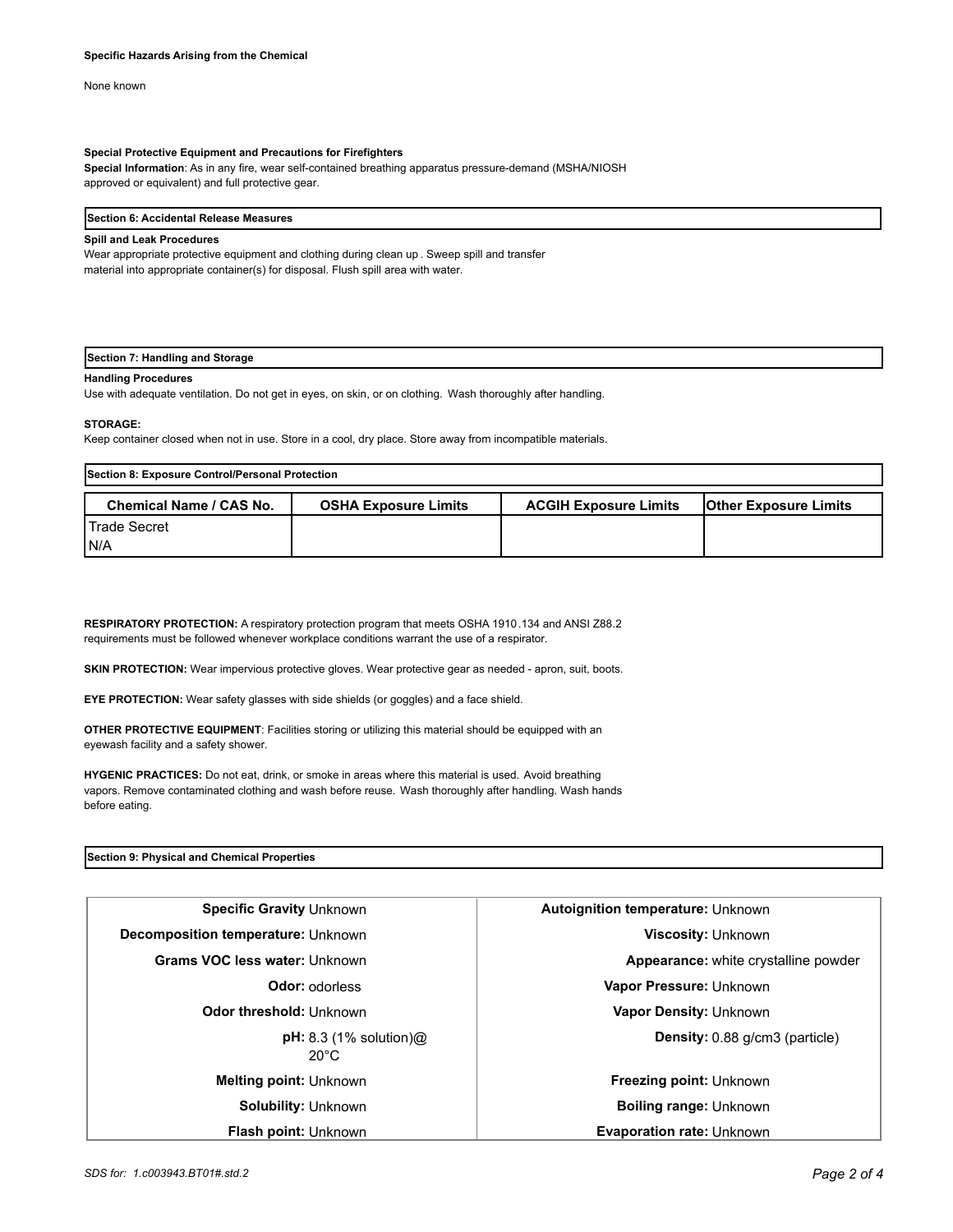**Section 10: Stability and Reactivity** 

**Chemical Stability:**

STABLE

**Incompatible Materials**  Acids. **Conditions to Avoid** None known **Hazardous Decomposition Products** Carbon dioxide and sodium carbonate

#### **Hazardous Polymerization**

Hazardous polymerization will not occur.

**Section 11: Toxicology Information**

# **Mixture Toxicity**

Oral Toxicity LD50: 4,220mg/kg **Health Effects** May be mildly irritating to eyes. Not likely to be hazardous to skin, respiratory tract, or by ingestion. Occasional mild irritation effects to nose and throat may occur from inhalation of dust. **Routes of Entry:** Inhalation Ingestion Skin contact Eye contact

#### **Target Organs**

# **Effects of Overexposure**

# **Emergency Overview**

Not classified as a hazardous substance. No adverse effects anticipated.

| <b>CAS Number</b>                      | Description                                                         | % Weight                                                                                         | Carcinogen Rating |  |
|----------------------------------------|---------------------------------------------------------------------|--------------------------------------------------------------------------------------------------|-------------------|--|
| Section 12: Ecological Information     |                                                                     |                                                                                                  |                   |  |
| <b>Component Ecotoxicity</b>           |                                                                     |                                                                                                  |                   |  |
| <b>Trade Secret</b>                    |                                                                     | 96 Hr LC50 Lepomis macrochirus: 8250 - 9000 mg/L [static]<br>48 Hr EC50 Daphnia magna: 2350 mg/L |                   |  |
| Section 13: Disposal Considerations    |                                                                     |                                                                                                  |                   |  |
|                                        | Dispose of in accordance with local, state and federal regulations. |                                                                                                  |                   |  |
| Section 14: Transportation Information |                                                                     |                                                                                                  |                   |  |

Water Treatment Compound Non-Regulated.

**Section 15: Regulatory Information**